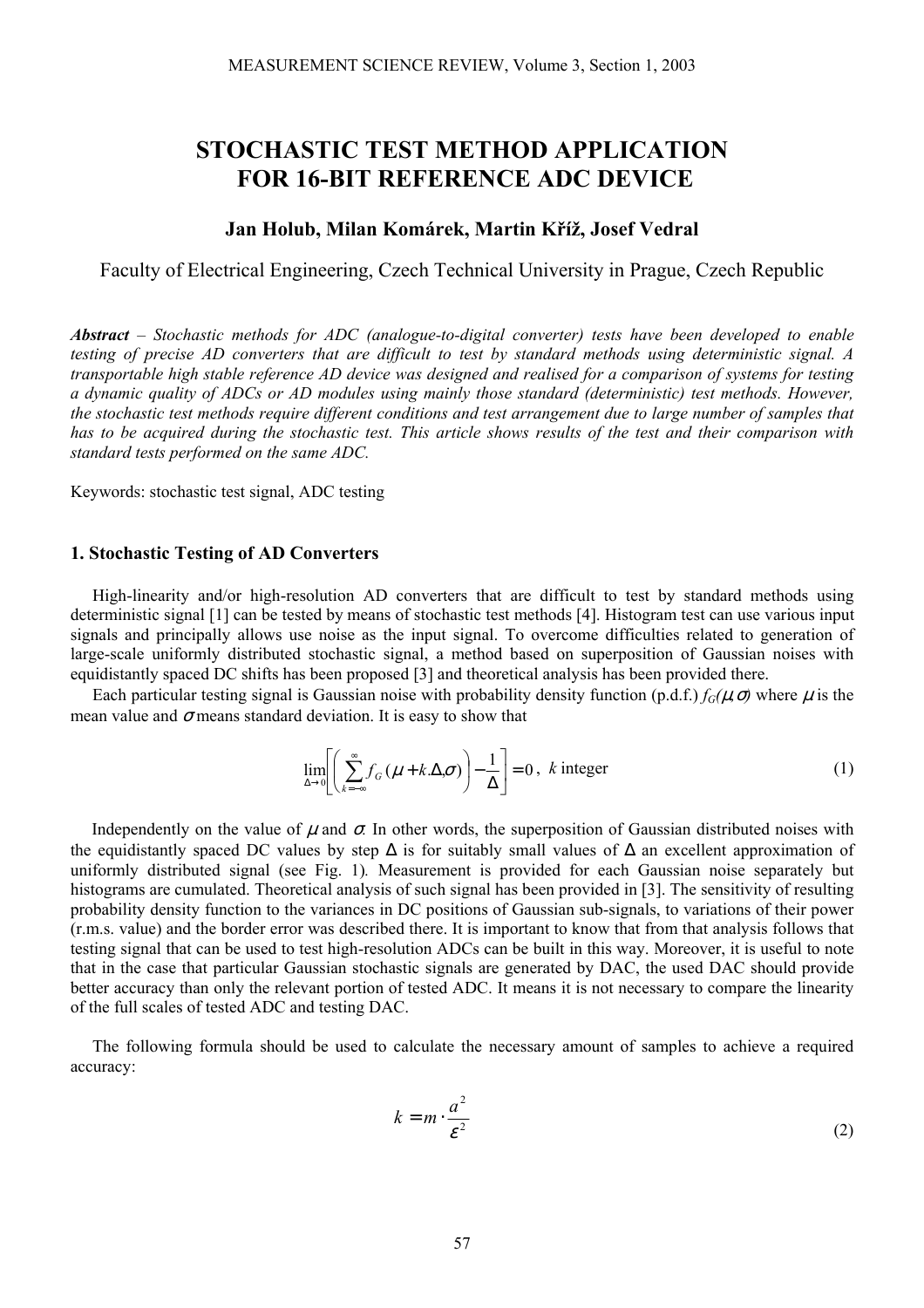where k is number of required samples, m is number of code words of the tested ADC,  $a = 1.96$  for 5% confidence level of DNL evaluation and  $\varepsilon$  is the statistical error of DNL evaluation (5% in our case).

The practical applicability of this method has been verified by comparison of results obtained by this method and by standard histogram test using deterministic (ramp) testing signal for an internal ADC of digitising oscilloscope [3].



*Fig. 1. Basic principle of Stepp-Gauss Test* 

#### **2. Transportable Reference ADC Device**

To assess the real precision of ADC testing systems and to compare advantages and disadvantages of applied methods, a transportable high stability reference AD device was designed and realised in the Dept. of Measurement of FEE - CTU in Prague in 2000-2003 [2]. Its usability was confirmed during the first comparative measurements among the Laboratoire de micro-électronique IXL - University Bordeaux, the laboratory of Institute of Microelectronics and Mechatronics Systems Ilmenau, and the ADC T&M Laboratory of the Dept. of Measurement of FEE CTU in Prague. In current development stage, it can host the following AD ICs:

- <sup>14-bits</sup> cascade ADC AD9240; 10 MSa/s;
- 16-bits sigma delta ADC AD7723; 1,2 MSa/s;
- 16-bits successive approximation ADC AD976A; 200 kSa/s.



 *Fig. 2 Step-Gauss Stochastic Test Arrangement* 

In our case, the last IC (AD976A) has been tested.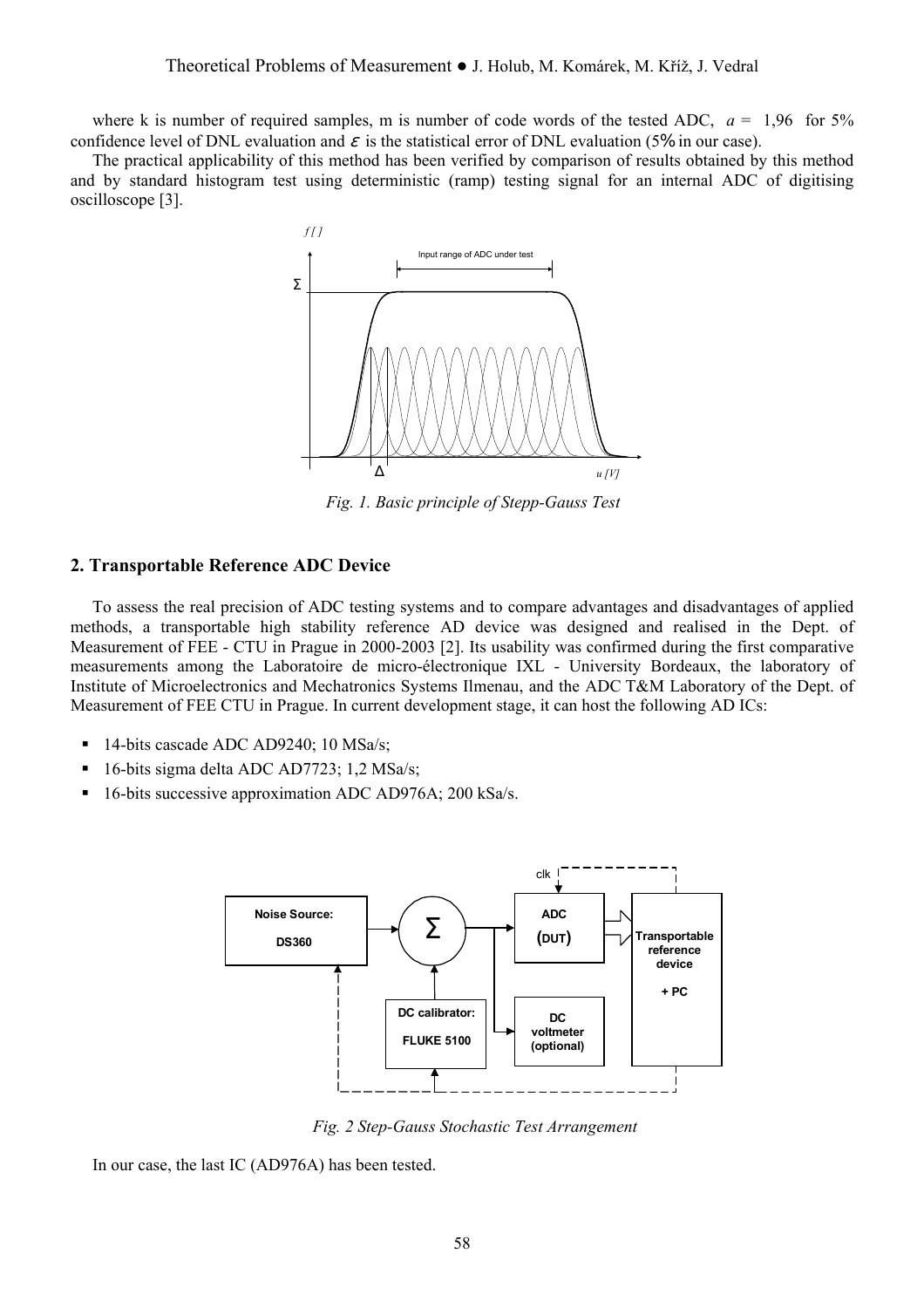## **3. Test Method – Design and Results**



*Fig. 3 Differential (DNL, upper picture) and Integral Non-linearity (INL, lower picture) of the tested AD976A [LSB]. Step-Gauss stochastic test method used*